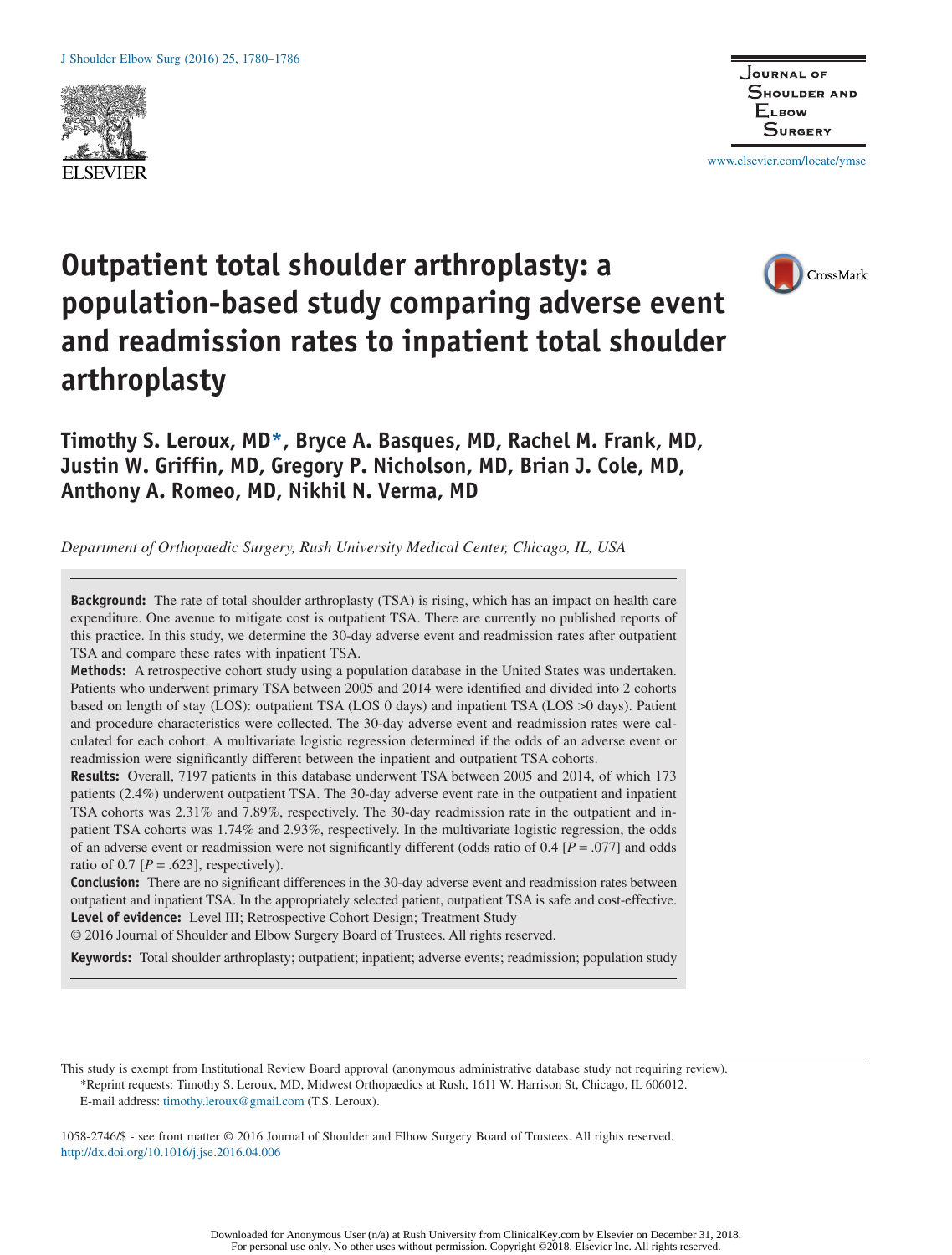The rate of total shoulder arthroplasty (TSA) is rising,  $11,16,26$ which has ramifications for health care expenditure. In an attempt to minimize cost, there has been discussion about decreasing the duration of inpatient hospital stay, including performing TSA as an outpatient procedure. At present, the practice of outpatient TSA has yet to become commonplace for a variety of reasons, of which patient safety is likely to be the primary concern. Furthermore, there are currently no published reports pertaining to the outcomes of this practice. In this study, we used a large population database to identify patients who have undergone TSA as an outpatient procedure, to determine the 30-day adverse event and readmission rates after outpatient TSA, and to compare the 30 day adverse event and readmission rates after outpatient TSA with a cohort of patients who underwent TSA in the traditional inpatient setting.

#### **Materials and methods**

We conducted a retrospective cohort study using the American College of Surgeons National Surgical Quality Improvement Program (ACS NSQIP) database. The ACS NSQIP collects 323 patient variables from 517 participating hospitals in the United States that are compliant with the Health Insurance Portability and Accountability Act.28 Patients included in the ACS NSQIP database are prospectively identified, and patient information is collected from operative reports, medical records, and patient interviews by trained clinical reviewers.<sup>17,28</sup> Routine auditing by the program ensures highquality data, with reported inter-rater disagreement below 2% for all variables. Data are collected through postoperative day 30, including after discharge.

Patients who underwent TSA between 2005 and 2014 were identified in the ACS NSQIP database using the *Current Procedural Terminology* (CPT) code 23472, which includes anatomic TSA and reverse TSA procedures. Revision TSA (CPT code 23332) and hemiarthroplasty (CPT code 23470) procedures were excluded.

Two cohorts were developed by use of length of stay (LOS) data available in the ACS NSQIP database: an outpatient TSA cohort and an inpatient TSA cohort. In the ACS NSQIP database, LOS is defined as the number of calendar days from the procedure until discharge. For this study, patients with an LOS of 0 days (discharged on the same calendar day as the TSA procedure) were considered to have undergone an outpatient TSA, and patients with an LOS of 1 day or greater were considered to have undergone an inpatient TSA.

Patient characteristics collected from the ACS NSQIP database included sex, age, height, weight, and history of smoking. Body mass index (BMI) was calculated from each patient's height and weight. Information about medical comorbidities was also collected from the ACS NSQIP database, with American Society of Anesthesiologists (ASA) class  $\geq$  3 indicating severe systemic disease. History of pulmonary disease was defined as a history of dyspnea or severe chronic obstructive pulmonary disease. Diabetes was classified as insulin-dependent diabetes mellitus or non–insulin-dependent diabetes mellitus. Functional status was defined as the patient's ability to perform the activities of daily living (ADLs) within the 30 days before surgery, with the patient's best functional status during this period recorded. Similar to the collection of other variables in the ACS NSQIP, this information was obtained through chart abstraction and patient interviews by trained personnel. ADLs are defined in the ACS NSQIP as "the activities usually performed in the course of a normal day in a person's life," including bathing, feeding, dressing, toileting, and mobility. An independent patient is one who does not require assistance for any ADLs, whereas a partially dependent patient requires assistance for some ADLs, and a totally dependent patient requires assistance in completing allADLs. Partially and totally dependent patients were grouped together for analysis. Anesthesia type was also available in the database and was classified as general or nongeneral for this study. Operative time was defined as the minutes between the opening incision and the end of wound closure, and this was used as a surrogate for case complexity.

The ACS NSQIP tracks patients for individual adverse events occurring within the first 30 postoperative days (including while the patient is in the hospital as well as after discharge).A"serious" adverse event was defined as the occurrence of any of the following: death, coma >24 hours, on ventilator >48 hours, unplanned intubation, stroke/ cerebrovascular accident, thromboembolic event (deep venous thrombosis or pulmonary embolism), infectious complication (superficial surgical site infection, deep surgical site infection, organ/ space infection, or sepsis), cardiac arrest, myocardial infarction, acute renal failure, return to the operating room, graft/prosthesis/flap failure, or peripheral nerve injury. Similarly, a "minor" adverse event was defined as wound dehiscence, blood transfusion, urinary tract infection, pneumonia, or progressive renal insufficiency. Any adverse event was defined as the occurrence of either a severe or minor adverse event. Readmission was defined as a binary variable that was positive when a patient had an unplanned readmission 1 or more times after the initial postoperative discharge. Readmission data were available only from 2011 onward, and as such, data for patients readmitted between 2005 and 2011 were not available.

#### **Statistical analysis**

Statistical analyses were conducted using Stata version 13.1 (StataCorp LP, College Station, TX, USA). Pearson  $\chi^2$  test was used to compare age, sex, ASA class, BMI, pulmonary disease, hypertension, smoking status, diabetes, functional status, and anesthesia type of patients who received inpatient TSA vs. outpatient TSA. Student *t*-test was used to compare operative time between these cohorts.

Bivariate and multivariate logistic regressions were subsequently used to compare the rates of adverse outcomes that occurred with inpatient and outpatient TSA, using inpatient TSA cases as the reference. Multivariate regression adjusted for baseline differences in both patient characteristics (age, sex, ASA class, BMI, pulmonary disease, hypertension, smoking status, diabetes, functional status) and procedure characteristics (anesthesia type and operative time). For these regressions, only adverse events with an occurrence in both the inpatient and outpatient cohorts were compared. All tests were 2 tailed, and the statistical difference was established at a 2-sided  $\alpha$  level of .05 ( $P < .05$ ).

#### **Results**

Overall, we identified 7197 patients who underwent TSA between 2005 and 2014. Among these patients, 173 patients (2.4%) underwent TSA as an outpatient procedure with an LOS of 0 days, and these patients constituted the outpatient

Downloaded for Anonymous User (n/a) at Rush University from ClinicalKey.com by Elsevier on December 31, 2018. For personal use only. No other uses without permission. Copyright ©2018. Elsevier Inc. All rights reserved.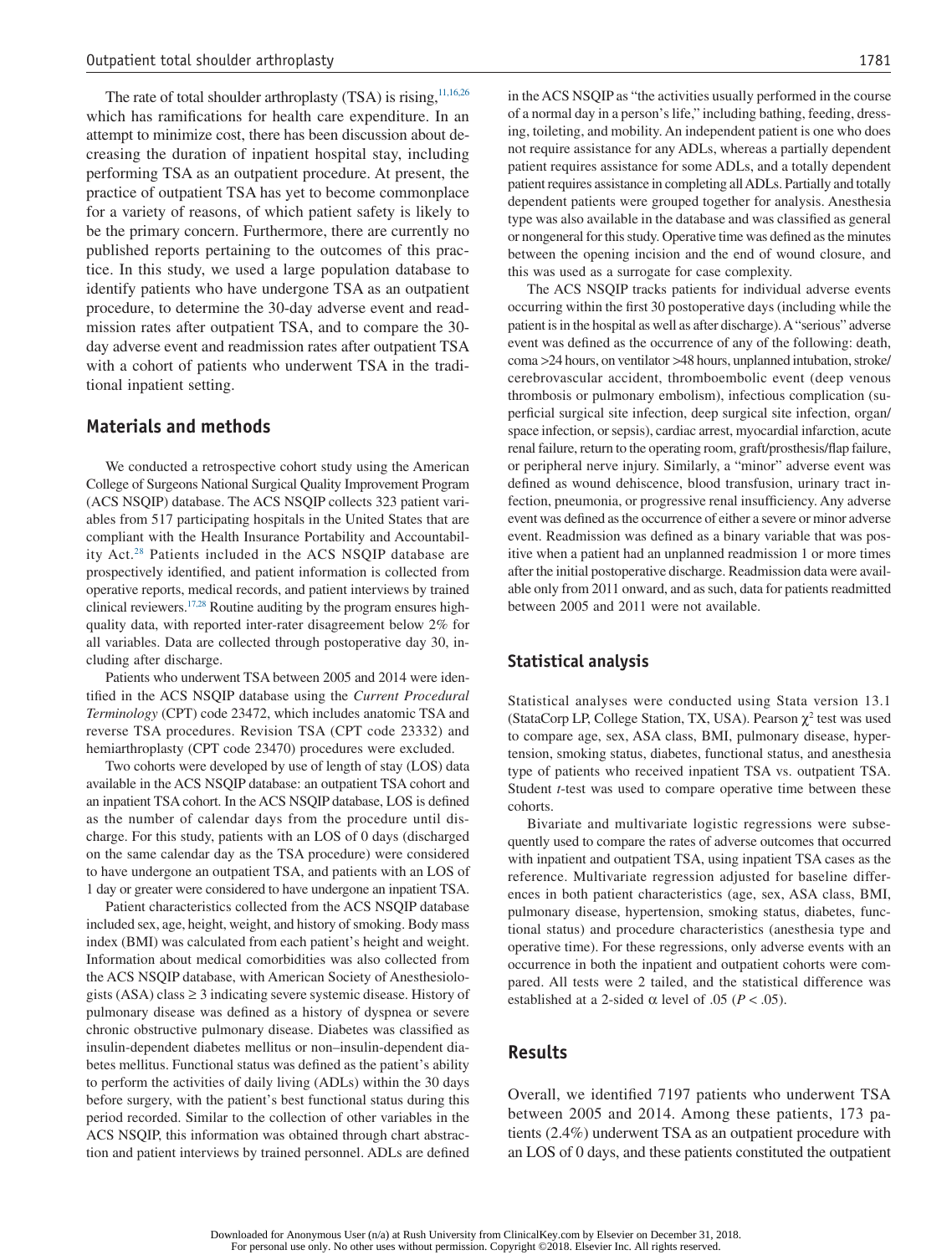TSA cohort. The remaining 7024 patients (97.6%) underwent primary TSA as an inpatient procedure with a mean LOS of  $2.1 \pm 1.8$  days, and these patients constituted the inpatient TSA cohort. For patients in the outpatient TSA cohort, records dictating discharge disposition were available for 116 patients (67.1%), and all but 4 patients went home. The remaining 4 patients were discharged to either a rehabilitation facility or a skilled nursing home.

As illustrated in Table I, there were significant differences between the outpatient and inpatient TSA cohorts in most patient characteristics. The outpatient TSA cohort was significantly younger, had a significantly higher proportion of male patients, had significantly lower ASA scores, had significantly lower BMI scores, and had significantly lower rates of pulmonary disease and hypertension compared with the inpatient TSA cohort. There were also significant differences in procedure characteristics between the 2 cohorts; a significantly greater proportion of the inpatient TSA cohort received general anesthesia, and operative times in the outpatient TSA cohort were significantly shorter than in the inpatient cohort (Table I).

As illustrated in Table II, we identified 558 adverse events  $(7.75%)$  within 30 days of TSA, of which 4 events  $(2.31\%;$  $n = 173$ ) occurred in the outpatient TSA cohort and 554 events  $(7.89\%; n = 7024)$  occurred in the inpatient TSA cohort. A breakdown of all minor and severe events, stratified by cohort type, is listed in Table II. In the bivariate logistic regression, the odds of any adverse event were significantly less among the outpatient TSA cohort (odds ratio,  $0.28$ ;  $P = .011$ ); however, this difference approached but did not reach statistical significance in the multivariate analysis (odds ratio, 0.4;  $P = .077$ ). In addition, the overall and individual odds of a minor or severe adverse event were not significantly different between the outpatient and inpatient TSA cohorts in the multivariate logistic regression (Table III).

Readmission data were available for 6014 TSA patients (83.6% of overall TSA cohort). Of those patients for whom readmission data were available, 175 patients (2.91%;  $n = 7198$ ) were readmitted to the hospital within 30 days of TSA (Table II). Among the outpatient TSA cohort, 2 patients were readmitted to the hospital within 30 days of TSA  $(1.74\%; n = 115)$  compared with 173 patients  $(2.93\%;$ n = 5899) in the inpatient TSA cohort. In the multivariate logistic regression, the odds of readmission were not significantly different between the inpatient and outpatient TSA cohorts (odds ratio,  $0.7$ ;  $P = .623$ ). Of those instances in which a readmission diagnosis was listed ( $n = 76$ ), the most common reasons for readmission across the entire group (outpatient and inpatient TSA cohorts) after TSA were pneumonia (19.4%;  $n = 14$ ), implant instability (15.8%;  $n = 12$ ), pulmonary embolism (11.8%; n = 9), deep wound infection (6.6%; n = 5), and hematoma (5.3%;  $n = 4$ ). No readmission diagnosis was

| A comparison of demographic and health status variables between inpatient and outpatient total shoulder arthroplasty cohorts<br>Table I |              |              |              |         |  |  |
|-----------------------------------------------------------------------------------------------------------------------------------------|--------------|--------------|--------------|---------|--|--|
|                                                                                                                                         | All patients | Outpatients  | Inpatients   | P       |  |  |
| <b>Overall</b>                                                                                                                          | 7197 (100%)  | $173(2.4\%)$ | 7024 (97.6%) |         |  |  |
| Age                                                                                                                                     |              |              |              | $-.001$ |  |  |
| $18 - 64$                                                                                                                               | 28.6         | 53.5         | 28.0         |         |  |  |
| 65-74                                                                                                                                   | 35.5         | 26.4         | 38.8         |         |  |  |
| 75-84                                                                                                                                   | 28.1         | 17.8         | 28.3         |         |  |  |
| $85+$                                                                                                                                   | 4.8          | 2.3          | 4.9          |         |  |  |
| Male sex                                                                                                                                | 43.5         | 58.1         | 43.2         | $-.001$ |  |  |
| $ASA$ 3+                                                                                                                                | 51.3         | 34.5         | 51.7         | $-.001$ |  |  |
| BMI                                                                                                                                     |              |              |              | .013    |  |  |
| <25                                                                                                                                     | 18.2         | 21.8         | 18.1         |         |  |  |
| $30 - 35$                                                                                                                               | 32.9         | 41.4         | 32.7         |         |  |  |
| $35 - 40$                                                                                                                               | 25.9         | 20.7         | 26.0         |         |  |  |
| $40+$                                                                                                                                   | 23.0         | 16.1         | 23.2         |         |  |  |
| Pulmonary disease                                                                                                                       | 11.4         | 6.3          | 11.5         | .034    |  |  |
| Hypertension                                                                                                                            | 67.3         | 54.6         | 67.6         | $-.001$ |  |  |
| Current smoker                                                                                                                          | 9.9          | 13.2         | 9.8          | .135    |  |  |
| <b>Diabetes</b>                                                                                                                         |              |              |              | .137    |  |  |
| <b>NIDDM</b>                                                                                                                            | 11.6         | 8.1          | 11.7         |         |  |  |
| <b>IDDM</b>                                                                                                                             | 5.0          | 3.5          | 5.0          |         |  |  |
| Dependent functional status                                                                                                             | 3.4          | 4.6          | 3.3          | .354    |  |  |
| General anesthesia                                                                                                                      | 95.7         | 91.9         | 95.8         | .013    |  |  |
| Operative time (minutes), mean $+$ SD                                                                                                   | $117 + 49$   | $94 + 59$    | $117 + 49$   | $-.001$ |  |  |

*ASA,* American Society of Anesthesiologists; *BMI,* body mass index; *NIDDM,* non–insulin-dependent diabetes mellitus; *IDDM,* insulin-dependent diabetes mellitus; *SD,* standard deviation.

Data are presented as percentages unless otherwise indicated.

Bolded values denote statistical significance (*P* <.05).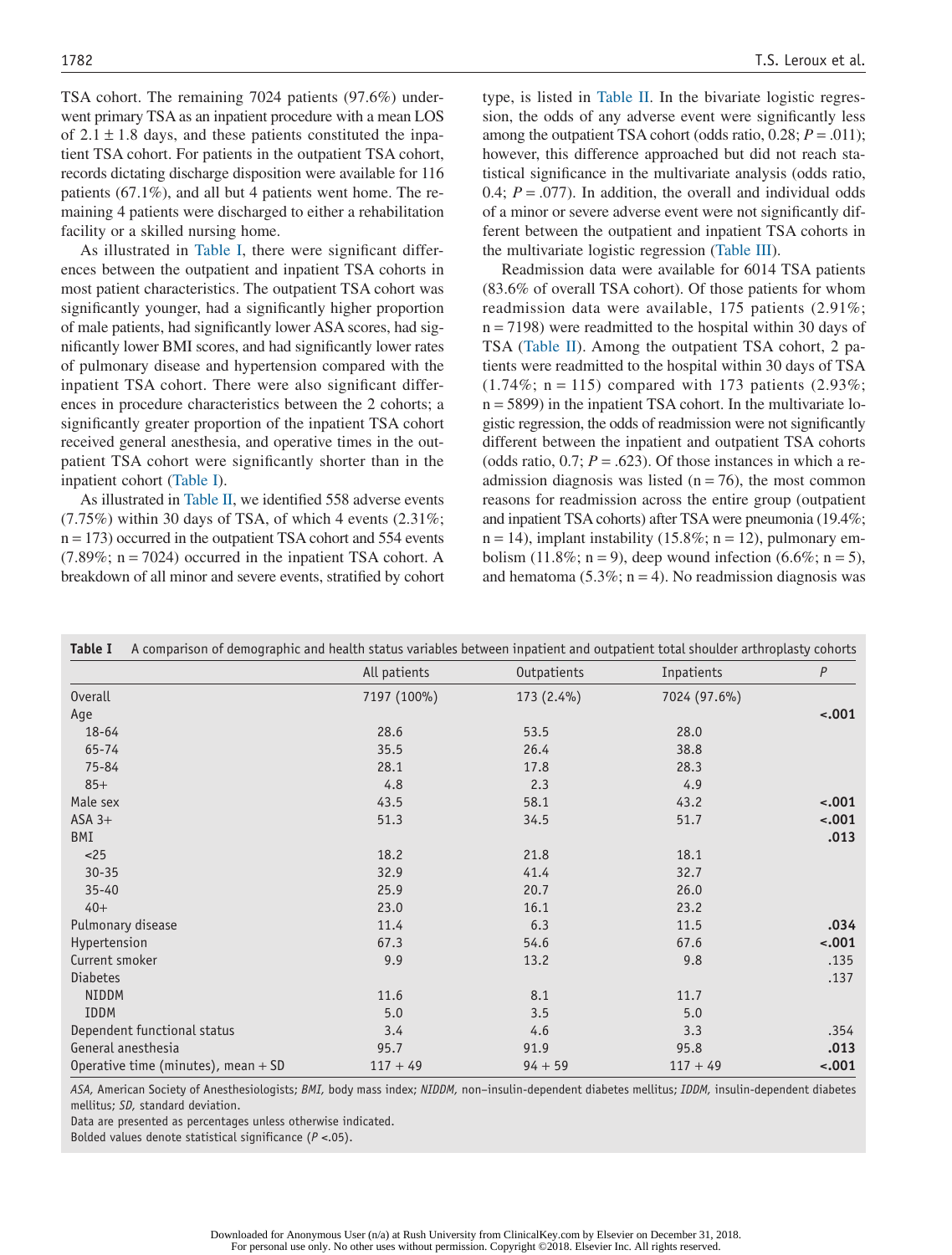| Table II<br>Rates of adverse events in the patient sample |
|-----------------------------------------------------------|
|-----------------------------------------------------------|

|                                 | <b>Overall</b> |      | Outpatients    |               | Inpatients     |      |
|---------------------------------|----------------|------|----------------|---------------|----------------|------|
| Event                           | No.            | $\%$ | No.            | $\frac{9}{6}$ | No.            | $\%$ |
| Any adverse event               | 558            | 7.75 | 4              | 2.31          | 554            | 7.89 |
| Severe adverse event            | 192            | 2.67 | $\overline{c}$ | 1.16          | 190            | 2.71 |
| Death                           | 12             | 0.02 | $\Omega$       | 0.00          | 12             | 0.17 |
| Coma >24 hours                  | $\Omega$       | 0.00 | $\Omega$       | 0.00          | $\Omega$       | 0.00 |
| Ventilator >48 hours            | 6              | 0.08 | $\Omega$       | 0.00          | 6              | 0.09 |
| Unplanned intubation            | 12             | 0.17 | $\Omega$       | 0.00          | 12             | 0.17 |
| Stroke/cerebrovascular accident | 9              | 0.13 | $\Omega$       | 0.00          | $\mathsf{Q}$   | 0.13 |
| Thromboembolic event (DVT/PE)   | 44             | 0.61 |                | 0.58          | 43             | 0.61 |
| Infectious complication         | 48             | 0.67 | $\Omega$       | 0.00          | 48             | 0.68 |
| Cardiac arrest requiring CPR    | 5              | 0.07 | $\Omega$       | 0.00          | 5              | 0.07 |
| Myocardial infarction           | 13             | 0.18 |                | 0.58          | 12             | 0.17 |
| Acute renal failure             | 3              | 0.04 | $\Omega$       | 0.00          | $\overline{3}$ | 0.04 |
| Return to the operating room    | 75             | 1.04 | $\Omega$       | 0.00          | 75             | 1.07 |
| Graft/prosthesis/flap failure   |                | 0.01 | $\Omega$       | 0.00          |                | 0.01 |
| Peripheral nerve injury         | 9              | 0.13 | $\Omega$       | 0.00          | 9              | 0.13 |
| Minor adverse event             | 409            | 5.68 | 3              | 1.73          | 406            | 5.78 |
| Wound dehiscence                | 6              | 0.08 | 0              | 0.00          | 6              | 0.09 |
| <b>Blood transfusion</b>        | 316            | 4.39 |                | 0.58          | 315            | 4.48 |
| Urinary tract infection         | 64             | 0.89 |                | 0.58          | 63             | 0.90 |
| Pneumonia                       | 36             | 0.50 |                | 0.58          | 35             | 0.50 |
| Progressive renal insufficiency | $\overline{7}$ | 0.10 | $\Omega$       | 0.00          |                | 0.10 |
| Readmission*                    | 175            | 2.91 | $\overline{c}$ | 1.74          | 173            | 2.93 |

*DVT*, deep venous thrombosis; *PE,* pulmonary embolism; *CPR,* cardiopulmonary resuscitation.

\* Readmission data available only from 2011 onward (6014 total patients, 115 [1.91%] of whom underwent outpatient TSA surgery).

available for the 2 patients who were readmitted within 30 days of an outpatient TSA.

#### **Discussion**

This is the first study to report on the rate of adverse events and readmission after outpatient TSA compared with inpatient TSA. Overall, we identified 173 patients who had undergone outpatient TSA since 2005, which represents approximately 2.4% of all TSA procedures in the NSQIP population database. When patient characteristics (age, sex, ASA score, BMI, functional status, and a number of comorbid medical conditions) and procedure characteristics (anesthesia type and operative time) are considered in a multivariate logistic regression, there were no significant differences in either the 30-day adverse event rate or the readmission rate of patients undergoing outpatient and inpatient TSA. On the basis of these findings, we believe that in the appropriately selected patient, outpatient TSA is safe with an expected risk

| <b>Table III</b><br>Association of outpatient status with adverse events and readmission in total shoulder arthroplasty patients |                               |      |                                  |      |  |  |  |
|----------------------------------------------------------------------------------------------------------------------------------|-------------------------------|------|----------------------------------|------|--|--|--|
|                                                                                                                                  | Bivariate logistic regression |      | Multivariate logistic regression |      |  |  |  |
|                                                                                                                                  | OR (95% CI)                   | Ρ    | OR (95% CI)                      |      |  |  |  |
| Any adverse event                                                                                                                | $0.28(0.10-0.74)$             | .011 | $0.40(0.14-1.10)$                | .077 |  |  |  |
| Severe adverse event                                                                                                             | $0.42(0.10-1.70)$             | .226 | $0.51(0.12-2.09)$                | .352 |  |  |  |
| Thromboembolic event                                                                                                             | $0.94(0.12-6.89)$             | .955 | $1.57(0.21-11.66)$               | .659 |  |  |  |
| Myocardial infarction                                                                                                            | 3.39 (0.44-26.27)             | .241 | 4.89 (0.61-39.38)                | .136 |  |  |  |
| Minor adverse event                                                                                                              | $0.29(0.09-0.90)$             | .033 | $0.46(0.14-1.46)$                | .186 |  |  |  |
| Urinary tract infection                                                                                                          | $0.64(0.08-4.65)$             | .662 | $1.03(0.14 - 7.58)$              | .977 |  |  |  |
| <b>Blood transfusion</b>                                                                                                         | $0.12(0.02 - 0.88)$           | .038 | $0.20(0.03-1.43)$                | .109 |  |  |  |
| Pneumonia                                                                                                                        | $1.16(0.15-8.52)$             | .883 | $1.74(0.22-13.3)$                | .593 |  |  |  |
| Readmission                                                                                                                      | $0.59(0.14 - 2.39)$           | .456 | $0.70(0.17 - 2.88)$              | .623 |  |  |  |

*OR,* odds ratio; *CI,* confidence interval.

Bolded values denote statistical significance (*P* <.05).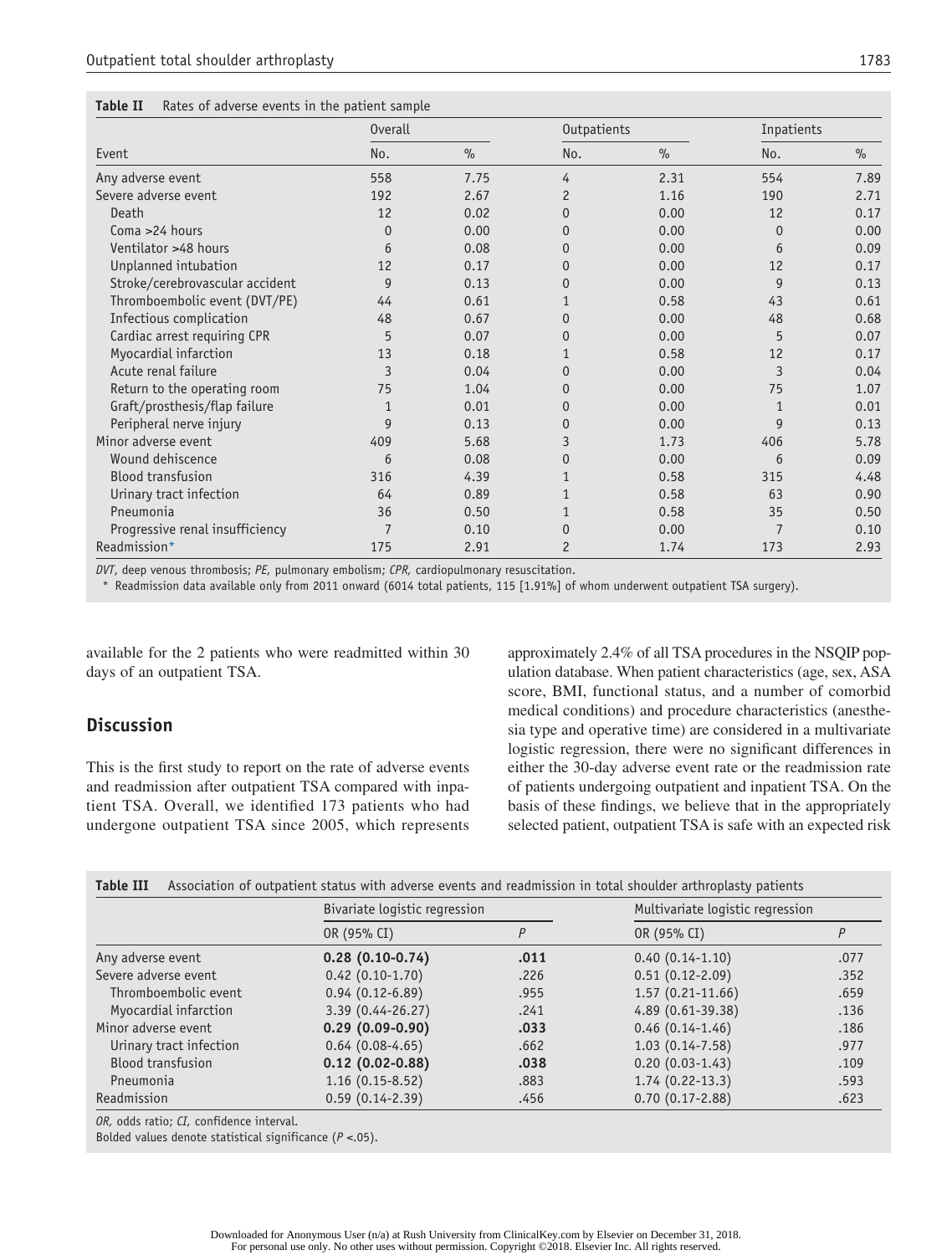profile comparable to that of inpatient TSA but with the potential benefit of being more cost-effective.

The movement toward outpatient TSA is a reflection of the current health care environment in which cost is a fundamental consideration.<sup>7,25</sup> At present, the most common practice after TSA is an admission to the hospital, with an average duration of stay of 2.2 days in the reported literature<sup>13</sup> and 2.1 days in our specific cohort. Although it is believed that this practice may optimize patient recovery and pain control, it is associated with an average daily cost of U.S. \$4000.<sup>6</sup> With interest among policy makers to reduce health care expenditure, an obvious strategy would be to minimize the duration of stay after  $TSA$ ,  $5,19,25$  provided there is no deleterious impact on patient safety or outcomes. This practice is not a new concept, as outpatient total knee arthroplasty (TKA) and total hip arthroplasty (THA) have been available for the past decade.<sup>2,4,5,9,15,18</sup> Before the implementation of outpatient TKA and THA, similar concerns existed about the possibility of compromising patient safety to optimize health care expenditure.<sup>4</sup> Despite these concerns, published reports have suggested that in appropriately selected patients, the risks of a complication or readmission are not increased after outpatient lower extremity arthroplasty procedures.<sup>2,18</sup> Similarly, we observed that patient safety was not compromised after outpatient TSA.

One common theme pertaining to outpatient total joint arthroplasty is that patient selection is paramount. In published reports pertaining to outpatient TKA and THA, there is a trend toward performing these procedures in younger, male patients with limited medical comorbidities and a social support network that can assist with the early recovery period.<sup>2,4,5,9,15,18</sup> In this study, we also found that there was a bias toward performing outpatient TSA in younger, healthier men. Interestingly, this bias has emerged in the absence of any published evidence to suggest that these patients are better suited specifically for outpatient TSA, but it is a reasonable assumption based on literature that correlates older patient age, female sex, and greater comorbidity to increased LOS after TSA.13,21,22 Given the emphasis placed on patient selection and safety, we strongly believe that an important next step would be to identify risk factors for adverse events and readmission after outpatient TSA, improving patient selection as has been done for outpatient THA and TKA.<sup>8,27</sup> Ultimately, this will be fundamental to the successful implementation of any outpatient TSA program, as clinicians will be better equipped not only to appropriately select patients for outpatient TSA but also to counsel them about risk in the perioperative period.

In this study, we determined the adverse event and readmission rates during the immediate postoperative period (30 days). Given that this movement toward outpatient TSA reflects a trend toward minimizing health care costs, an increase in either the adverse event or readmission rate would result in an increased utilization of health care resources, which may nullify differences in cost attributed solely to the immediate postoperative admission.30 Although it initially appeared that patients undergoing inpatient TSA had a higher rate of adverse events within 30 days compared with patients undergoing outpatient TSA, this difference did not reach statistical significance when the 2 cohorts were matched according to patient and procedure characteristics. Similarly, we did not find a statistically significant difference in adverse events when stratified by severe or minor events or in readmission rates between inpatient and outpatient TSA. Looking closer at the data, the initial differences in the bivariate analysis likely reflect the fact that across the entire cohort, patients who underwent inpatient TSA were significantly older and had significantly more comorbid medical conditions, which in and of themselves are known risk factors for complications after TSA.<sup>10,29</sup> In addition, we also found that a significantly greater proportion of patients who underwent inpatient TSA received general anesthesia, which may also contribute to an increase in postoperative adverse events and need for admission.<sup>12</sup> Although we do acknowledge that a limitation of this analysis is the small size of the outpatient TSA cohort compared with the inpatient TSA cohort, one must also consider that patients admitted to the hospital after TSA may be more likely to have a workup for or to be diagnosed with an adverse event, given their continuous monitoring and frequent interaction with health care professionals.

Given the nature of the database used in this study, a national trend in the utilization of outpatient TSA could not be calculated; however, we believe that given the observed increase in outpatient TKA and THA, there will be a similar interest among providers and policy makers to push toward the implementation of outpatient TSA programs. It is encouraging that outpatient TKA and THA programs have had success, particularly given our belief that TSA may be more suitable for the outpatient setting. First, the shoulder is a non– weight-bearing joint that can be readily immobilized in a sling to improve pain control. Second, the shoulder and upper extremity are amendable to continuous regional blockade, which can improve pain control in the immediate postoperative period. Third, the rates of significant medical adverse events, such as blood loss and requirement for transfusion $1,14$  and pulmonary embolism,<sup>20,23</sup> appear to be less after TSA compared with TKA and THA, and for this reason, patients undergoing TSA may require less continuous postoperative treatment and monitoring. Overall, we believe that outpatient TSA will have success similar to that of outpatient TKA and THA programs, and moving forward, there should be emphasis on leveraging the experiences of clinicians performing outpatient TKA and THA to develop similar protocols for clinicians with interest in outpatient TSA.<sup>2,27</sup>

As with any study using a population database, there are limitations reflecting that specific database. First, the NSQIP database is not nationally representative, and so our findings do not reflect practice across the United States. In addition, the NSQIP database is heavily weighted toward hospitals, and our findings likely underestimate the scope of outpatient TSA across the United States. Second, the duration of follow-up is limited to 30 days, so adverse events and readmissions beyond that postoperative period were not captured; however,

Downloaded for Anonymous User (n/a) at Rush University from ClinicalKey.com by Elsevier on December 31, 2018. For personal use only. No other uses without permission. Copyright ©2018. Elsevier Inc. All rights reserved.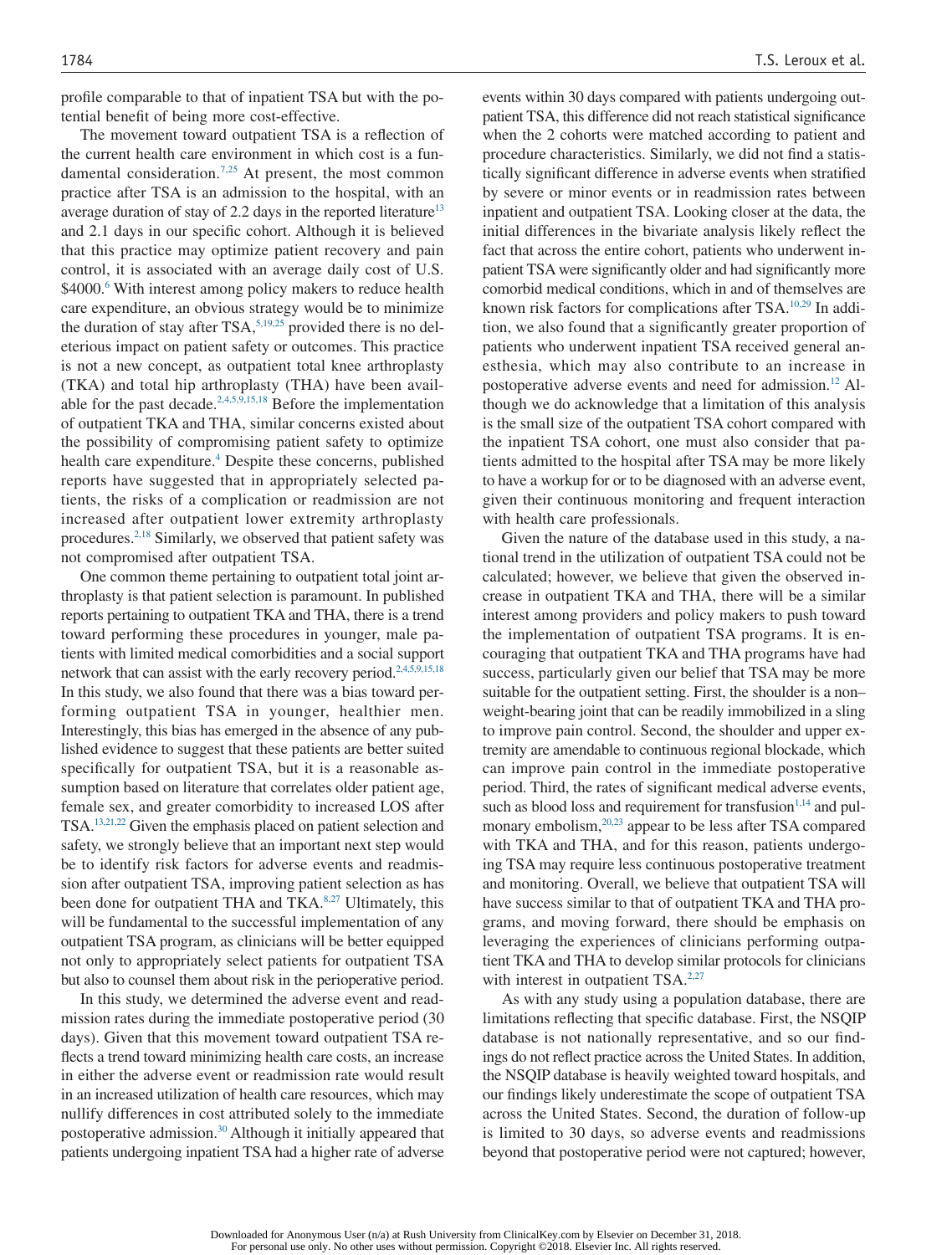evidence pertaining to TKA and THA suggests that 90% of all major medical complications arise within the first 4 days after the procedure, $24$  and as such, we believe that 30 days is a reasonable period in which to capture the majority of postoperative adverse events and readmissions that would be related to the site of surgery and duration of postoperative stay. Another important consideration would be presentation to the emergency department or general practitioner without readmission to the hospital, as this could also increase the outpatient TSA cost; however, these data were not available in the database used. Third, we could not identify patients who were initially targeted for outpatient TSA but were not discharged accordingly and required an admission to the hospital. This is an important consideration, as past studies have suggested that up to 6% of patients undergoing outpatient TKA required an admission to the hospital secondary to inadequate pain control. $3$  On the other hand, we also observed that several patients classified as "outpatient" were not discharged home but were discharged to a rehabilitation facility or specialized nursing facility. Given that this information was available for only two-thirds of the outpatient TSA cohort (67.1%), we could not reliably use discharge disposition as an inclusion/exclusion criterion, and we recognize that although it is small, there may be some heterogeneity in the outpatient TSA cohort. Fourth, the NSQIP database does not collect cost data, and any statement pertaining to cost of care would be an estimation using reported cost averages, which may overestimate or underestimate the true health care expenditure. Given that we have demonstrated outpatient TSA to be safe in the appropriately selected patient, there is now a need to demonstrate the potential cost savings and impact on health care expenditure. Fifth, the database precluded us from determining if any perioperative medical optimization or treatment was undertaken before patients underwent outpatient TSA. This is an important consideration and has been fundamental to the success of outpatient lower extremity arthroplasty. $2.27$  Sixth, we could not identify specific postoperative management protocols for patients undergoing outpatient TSA, including postoperative pain control. We do acknowledge that this will be an important consideration for providers looking to adopt an outpatient TSA practice, and going forward, clinical studies should focus on the development of postoperative protocols that optimize patient comfort and safety after outpatient TSA. Future research efforts should be focused on outlining a clear postoperative protocol that optimizes patient safety in the outpatient TSA setting. Seventh, we could not determine preoperative disease severity, which may influence the complexity of the arthroplasty case and, potentially, risk for adverse events. Despite this limitation, we thought that operative time was a reasonable surrogate for case complexity, and this was accounted for in the multivariate regression analysis. Eighth, although we reported readmission data for our outpatient and inpatient TSA cohorts, data pertaining to patients readmitted before 2011 were not available. As such, data pertaining to 16.4% of the entire study cohort were not available, and it is unknown what the influence

of these data could have had on the study findings and conclusions. In addition, there were instances in which the readmission diagnosis was not listed, and this is the reason that we could not identify a readmission diagnosis for the 2 patients readmitted after outpatient TSA. Last, the NSQIP database does not report patient-reported outcomes, which was beyond the scope and intent of this study.

Aside from limitations specific to the database, we also recognize that there is an important limitation that is specific to this study methodology: defining outpatient status. In this particular study, we chose to include only patients who were discharged from the hospital on the same calendar day as their TSA procedure. We do recognize that this excludes patients who were "fast-tracked" and discharged within 23 hours of the TSA procedure (first postoperative morning). Although the latter may be more common presently, the rationale for establishing our particular cutoff was to create a strict definition of outpatient surgery for which no overnight stay is required.

#### **Conclusions**

Using a population database of providers in the United States, we have demonstrated that in the appropriately selected patient, outpatient TSA is safe. Furthermore, when patient and procedure characteristics are considered, there is no significant difference in adverse event risk and readmission rates of patients undergoing TSA in either the outpatient or inpatient setting. Going forward, there is a need to identify those patients best suited for outpatient TSA, to develop perioperative protocols that minimize adverse events and maximize patient comfort after outpatient TSA, and to identify risk factors for readmission after outpatient TSA.

#### **Disclaimer**

Gregory P. Nicholson receives royalties from Innomed, Zimmer, and SLACK Incorporated; is a consultant for Zimmer and Tornier; has stock options in Zimmer; and receives research support from EBI, Tornier, and Zimmer.

Brian J. Cole receives royalties from Arthrex and DJ Orthopaedics; is a consultant for Arthrex, DJ Orthopedics, Johnson & Johnson, Regentis, and Zimmer; has stock in Carticept and Regentis; and receives research support from Johnson & Johnson, Medipost, and Zimmer.

Anthony A. Romeo receives royalties from Arthrex; is a consultant for Arthrex; receives research and speaking fees from Arthrex; and receives research support from Arthrex and Smith & Nephew.

Nikhil N. Verma receives royalties from Smith & Nephew; is a consultant for Smith & Nephew; and receives research support from Arthrex, Ossur, Smith & Nephew, and Linvatec.

Downloaded for Anonymous User (n/a) at Rush University from ClinicalKey.com by Elsevier on December 31, 2018. For personal use only. No other uses without permission. Copyright ©2018. Elsevier Inc. All rights reserved.